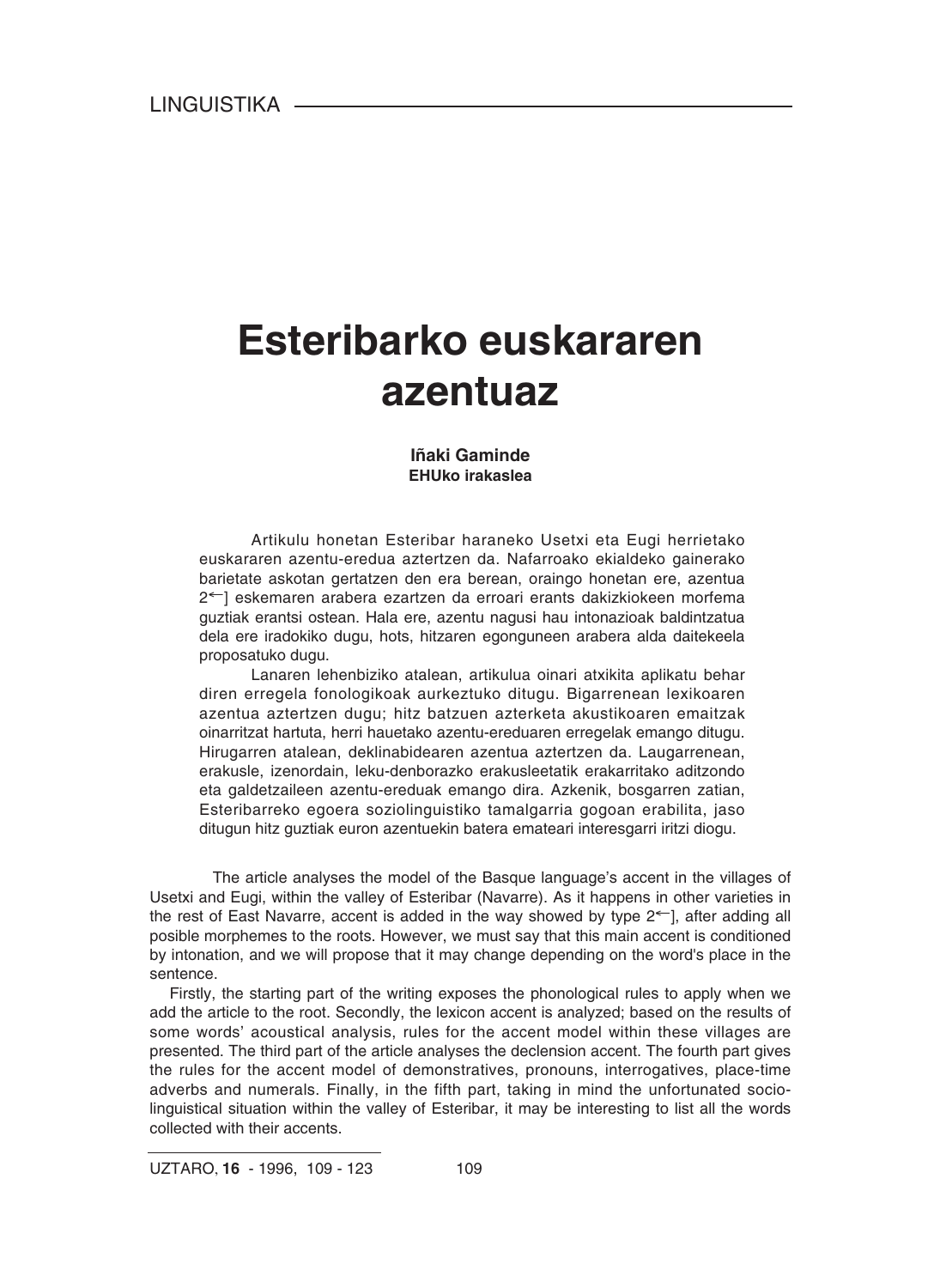Artikulu honetan Esteribarko euskararen azentu-eredua aztertu nahi dugu. Horretarako 1984. urtean Eugin eta Usetxin egindako grabaketa1 batzuez baliatuko gara. Esteribar, Bonaparteren (1869) sailkapenaren arabera, Hegoaldeko Ipar Goi Nafarreraren barruan kokatuta agertzen zaigu.

Grabaketen helburua ez zen izan azentua aztertzea, lexikoa eta deklinabidea baino; horregatik, lexikoari dagozkion sarrera gehienak isolatuki grabatuak izan ziren eta singularrean baino ez. Hala ere, zintetan zehar agertzen diren materialek azentuari buruzko ondorio orokor zenbait ateratzea ahalbidetzen dutela uste dut.

Gure lanaren neurketak eta azterketa osoa egin ahal izateko, Inmaculada Hernáezek egindako AHOTSA aztergailua erabili dut, ordenagailu pertsonal batean instalatuta.

Lana bost ataletan banatuta aurkezten dugu; lehenbiziko atalean artikulua oinari atxikitzean, berau egokitzeko aplikatu behar diren erregela fonologikoak aztertuko ditugu. Bigarrenean lexikoaren azentua aztertzen dugu; lehen zatian, hitz batzuen neurketaren emaitza akustikoak aurkezten ditugu, eta bigarren zatian herri hauetako azentu-ereduaren erregelak aztertzen. Hirugarren atalean, deklinabidearen azentua aztertzen da. Laugarrenean, gramatika kategoria zenbaiten azterketa egiten da. Azkenik, bosgarren zatian, jaso ditugun hitz guztiak euron azentuekin batera ematen ditugu.

#### **1. Artikuluaren egokitzapena**

Azentuari berari dagozkion datuak aztertzen hasi baino lehen, oinari artikulua eratxikitzean gertatzen diren bokal-aldaketak aztertuko ditugu. Horretarako honako erregelok proposa ditzakegu<sup>2</sup>:

(1) a → ø / a \_\_\_\_ (2) a → e / i,u (C ) \_\_\_\_ (3) [+Sil] → [-Sil] / \_\_\_ a (4) ë,ö → j,w/ \_\_\_\_ a

Deribazioak ondoko era honetara egin ditzakegu<sup>3</sup>:

|         |      | aza+ a seme+a begi+a ero+a esku+a laun+a |                  |                 |       |       |
|---------|------|------------------------------------------|------------------|-----------------|-------|-------|
| Afij.   | azaa | semea                                    | begia eroa eskua |                 |       | launa |
| (1)     | aza  |                                          |                  |                 |       |       |
| (2)     |      |                                          | beaie            | $\sim 10^{-11}$ | eskue | laune |
| (3)     | ÷,   | semëa                                    | begje            | eröa            | eskwe |       |
| $(4)^3$ | L.   | semja                                    |                  | erwa            |       |       |
| azk.    | aza  | semja                                    | begje erwa eskwe |                 |       | laune |

Amaieran diptongoren bat dagoenean, ondoko datuen arabera kontsonantea (2) erregela aplikatu baino lehen sortzen dela proposatu behar dugu:

|                   | amorraya    |         |       |
|-------------------|-------------|---------|-------|
| arraya            |             |         |       |
| loya              |             |         |       |
| maya              |             |         |       |
|                   | sagarroya   |         |       |
| xaya              |             |         |       |
| zelava            |             |         |       |
|                   |             |         |       |
|                   | sagarroi+ a | zelai+a | begi+ |
| afij.             | sagarroia   | zelaia  | begia |
| $i \rightarrow v$ | sagarrova   | zelava  |       |

| i → v | sagarroya | zelaya | ۰     |
|-------|-----------|--------|-------|
| (2)   |           |        | begie |
| (3)   |           |        | begje |
| azk.  | sagarroya | zelaya | begje |

begi+a

<sup>1.</sup> Grabaketak Koro Azkona eta Maribel Anduezari zor dizkiet.

<sup>2.</sup> *ë* eta *ö*-ren bidez bokal hauek izaera silabikoa ez daukatela adierazi nahi dut, eta horrelaxe emango ditut lan osoan zehar.

<sup>3.</sup> Laugarren erregelak salbuespen asko dauzka, azkenengo lexikoan ikus daitekeen bezala.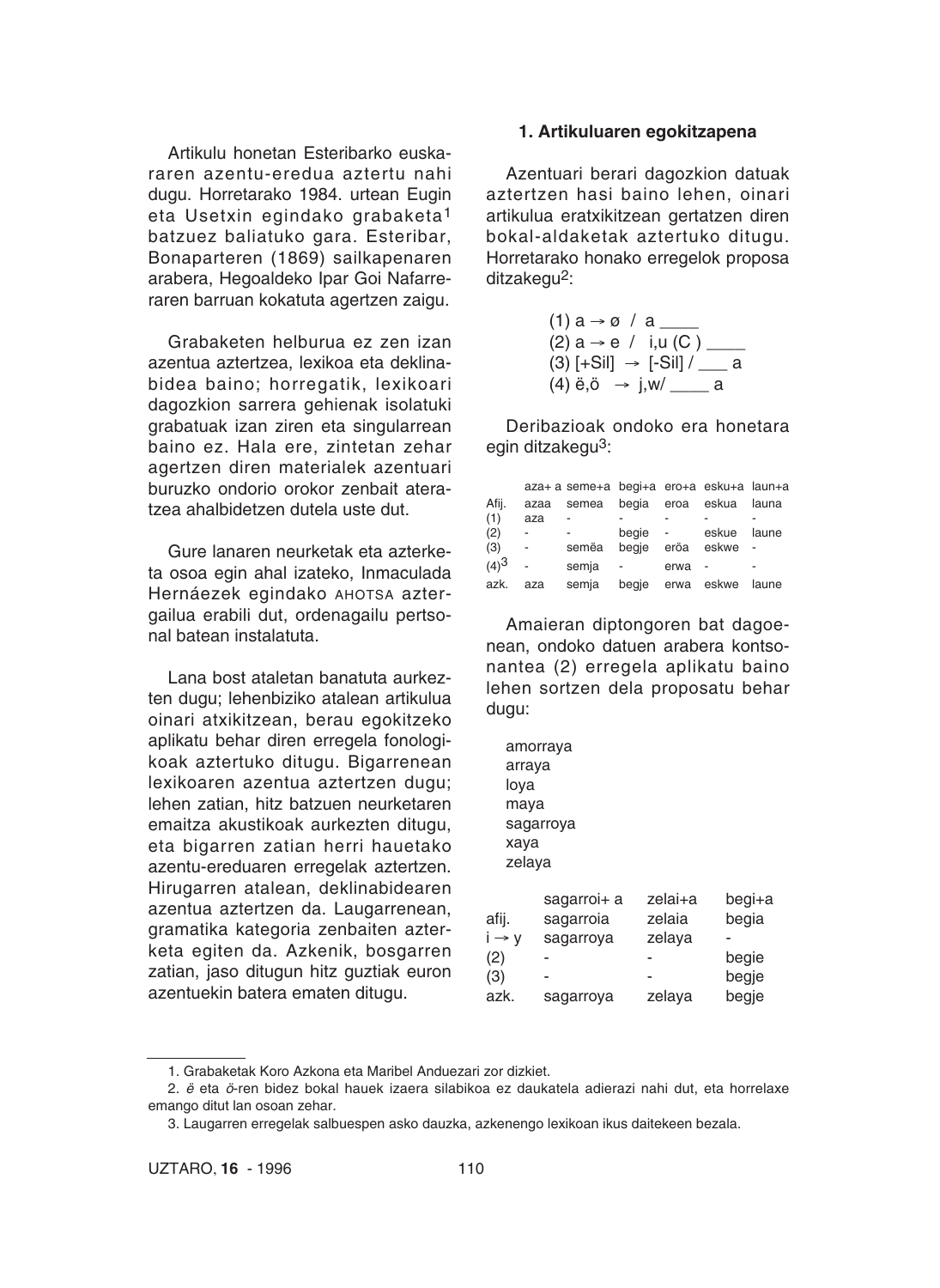#### **2. Azentua**

Atal honetako lehenbiziko zatian isolatuki jasotako zenbait solasen emaitza akustikoak aurkezten ditugu. Badirudi euskalki honetan ere, azentuaren pertzepziorako izari nagusia oinarrizko maiztasuna dela; hortaz, hartutako neurri guztiak hertzetan emanen ditugu.

#### 2.1. EUGI

| Silaba bikoak (ó-o):    |     |     |     |
|-------------------------|-----|-----|-----|
| gwatzia                 | 231 |     | 156 |
| bidja                   | 262 |     | 174 |
| malda                   | 260 |     | 238 |
| pentzëa                 | 254 |     | 189 |
| putzwe                  | 253 |     | 227 |
| zerwe                   | 237 |     | 172 |
| argje                   | 224 |     | 175 |
| loya                    | 277 |     | 210 |
| burwe                   | 240 |     | 199 |
| bjarrja                 | 227 |     | 173 |
| begje                   | 271 |     | 167 |
| agöa                    | 214 |     | 175 |
| lepöa                   | 225 |     | 177 |
| besöa                   | 215 |     | 169 |
| eskwe                   | 246 |     | 213 |
| erje                    | 242 |     | 179 |
| zangöa                  | 215 |     | 165 |
| erwa                    | 213 |     | 171 |
| itswe                   | 231 |     | 189 |
| mutwe                   | 289 |     | 192 |
| maingwe                 | 256 |     | 182 |
| aizpe                   | 225 |     | 153 |
| andrëa                  | 245 |     | 162 |
| aurre                   | 267 |     | 184 |
| urtja                   | 245 |     | 165 |
| astja                   | 192 |     | 152 |
| alkja                   | 227 |     | 172 |
| orma                    | 254 |     | 175 |
| media                   | 240 |     | 180 |
| Hiru silabakoak (o-ó-o) |     |     |     |
| atarje                  | 222 | 238 | 172 |
| kedarrja                | 207 | 227 | 162 |
| maaya                   | 221 | 243 | 193 |
| oyana                   | 175 | 213 | 161 |
| ugeldja                 | 221 | 283 | 193 |
| itseswa                 | 182 | 258 | 168 |

| errota                                                                                                            | 220                                           | 232                                           |                                               | 183                                           |
|-------------------------------------------------------------------------------------------------------------------|-----------------------------------------------|-----------------------------------------------|-----------------------------------------------|-----------------------------------------------|
| baratzëa                                                                                                          | 190                                           | 210                                           |                                               | 170                                           |
| karrike                                                                                                           | 204                                           | 250                                           |                                               | 192                                           |
| iturrje                                                                                                           | 216                                           | 233                                           |                                               | 170                                           |
| pareta                                                                                                            | 195                                           | 218                                           |                                               | 178                                           |
| iruzkje                                                                                                           | 227                                           | 261                                           |                                               | 184                                           |
| izerra                                                                                                            | 178                                           | 249                                           |                                               | 172                                           |
| elurre                                                                                                            | 222                                           | 295                                           |                                               | 209                                           |
| goibela                                                                                                           | 195                                           | 259                                           |                                               | 228                                           |
| arpegje                                                                                                           | 204                                           | 253                                           |                                               | 186                                           |
| sudurre                                                                                                           | 198                                           | 264                                           |                                               | 200                                           |
| agine                                                                                                             | 220                                           | 267                                           |                                               | 187                                           |
| kokotza                                                                                                           | 188                                           | 240                                           |                                               | 176                                           |
| txintxurrje                                                                                                       | 219                                           | 253                                           |                                               | 169                                           |
| bizkerra                                                                                                          | 232                                           | 253                                           |                                               | 174                                           |
| soinburwe                                                                                                         | 225                                           | 306                                           |                                               | 222                                           |
| ukondwa                                                                                                           | 200                                           | 239                                           |                                               | 170                                           |
| belaune                                                                                                           | 205                                           | 241                                           |                                               | 175                                           |
| kopeta                                                                                                            | 201                                           | 257                                           |                                               | 189                                           |
| odola                                                                                                             | 208                                           | 233                                           |                                               | 162                                           |
| goñata                                                                                                            | 190                                           | 233                                           |                                               | 170                                           |
| senarra                                                                                                           | 201                                           | 226                                           |                                               | 171                                           |
| gizona                                                                                                            | 214                                           | 234                                           |                                               | 175                                           |
| maztekje                                                                                                          | 207                                           | 234                                           |                                               | 160                                           |
| media                                                                                                             | 206                                           | 246                                           |                                               | 180                                           |
| Lau silabakoak (o-o-ó-o)<br>itesurëa<br>azazkala<br>andregaya<br>astjezkena<br>ortzilerja<br>arrantzalje<br>media | 232<br>196<br>203<br>216<br>214<br>222<br>213 | 232<br>215<br>200<br>241<br>216<br>246<br>225 | 277<br>226<br>214<br>252<br>222<br>277<br>244 | 181<br>188<br>174<br>173<br>173<br>171<br>176 |
| 2.2. USETXI                                                                                                       |                                               |                                               |                                               |                                               |
| Silaba bikoak (ó-o)<br>beitje                                                                                     | 219                                           |                                               | 202                                           |                                               |
| leyöa                                                                                                             | 222                                           |                                               | 180                                           |                                               |
| maya                                                                                                              | 218                                           |                                               | 168                                           |                                               |
| gwatzja                                                                                                           | 208                                           |                                               | 180                                           |                                               |
| errje                                                                                                             | 249                                           |                                               | 182                                           |                                               |
| bidja                                                                                                             | 227                                           |                                               | 179                                           |                                               |
| mendje                                                                                                            | 239                                           |                                               | 197                                           |                                               |
| weldëa                                                                                                            | 244                                           |                                               | 170                                           |                                               |
| putzwe                                                                                                            | 259                                           |                                               | 242                                           |                                               |
| zerwe                                                                                                             | 242                                           |                                               | 168<br>193                                    |                                               |
| aizja                                                                                                             | 228<br>240                                    |                                               | 206                                           |                                               |
| argje<br>burwe                                                                                                    | 257                                           |                                               | 193                                           |                                               |
|                                                                                                                   |                                               |                                               |                                               |                                               |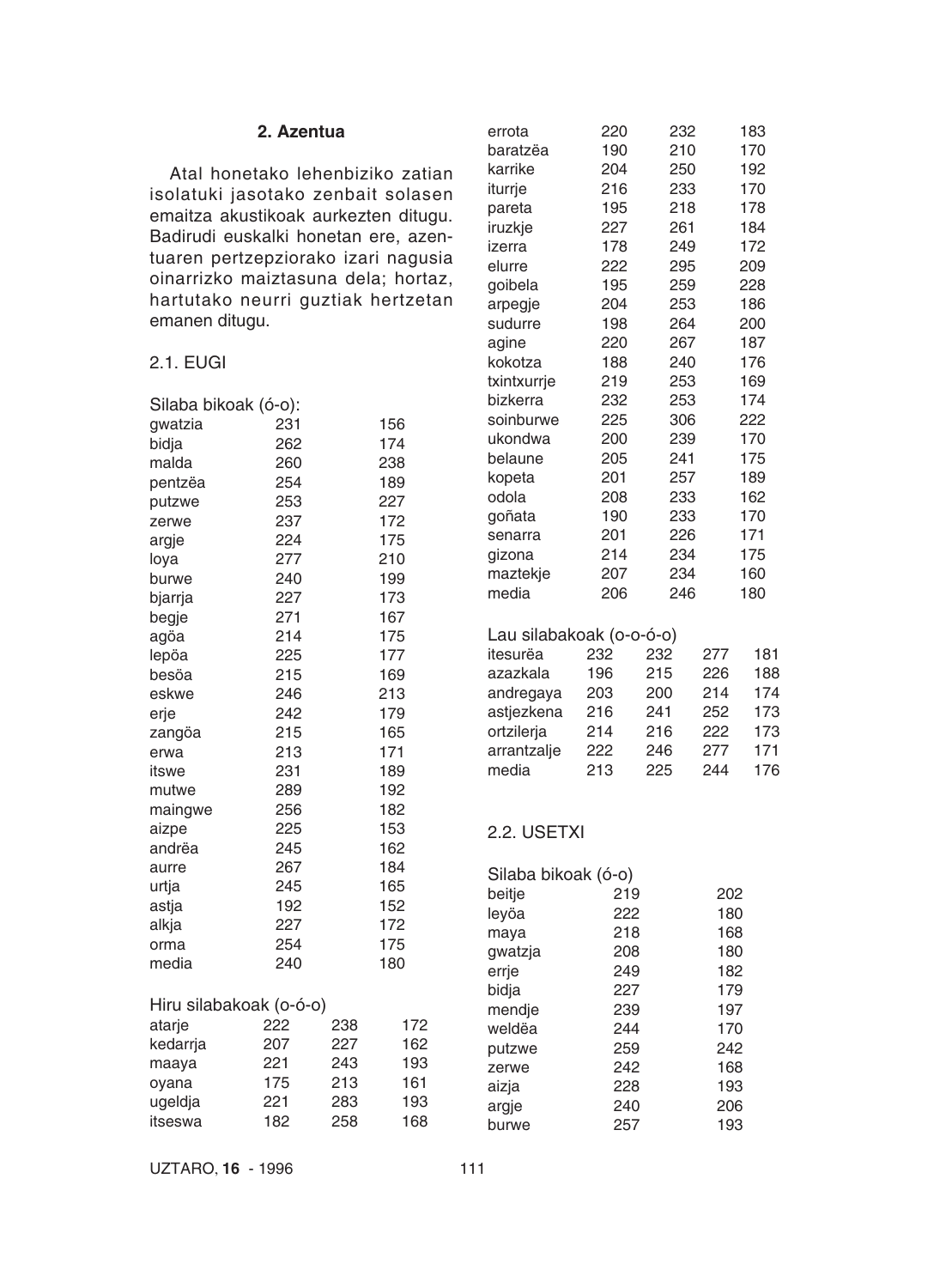| bilöa                   | 254 |     | 180 |
|-------------------------|-----|-----|-----|
| bjarrje                 | 195 |     | 166 |
| begje                   | 208 |     | 164 |
| agöa                    | 229 |     | 182 |
| ortza                   | 214 |     | 186 |
| mie                     | 217 |     | 187 |
| lepöa                   | 222 |     | 170 |
| besöa                   | 233 |     | 170 |
| eskwe                   | 222 |     | 135 |
| erje                    | 242 |     | 179 |
| azpje                   | 232 |     | 180 |
| zangöa                  | 229 |     | 187 |
| eröa                    | 217 |     | 175 |
| itswe                   | 238 |     | 163 |
| sorra                   | 252 |     | 175 |
| mutwe                   | 285 |     | 183 |
| media                   | 232 |     | 180 |
| Hiru silabakoak (o-ó-o) |     |     |     |
| atarje                  | 188 | 217 | 152 |
| itsasöa                 | 214 | 258 | 179 |
| elize                   | 197 | 233 | 173 |
| karrike                 | 202 | 219 | 171 |
| iturrje                 | 226 | 259 | 221 |
| iruzkje                 | 209 | 248 | 157 |
| ilergje                 | 206 | 231 | 188 |
| izerra                  | 233 | 245 | 142 |
| elurre                  | 236 | 271 | 226 |
| aurpegje                | 221 | 250 | 189 |
| sudurre                 | 206 | 219 | 169 |
| kokotza                 | 219 | 241 | 222 |
| bizerra                 | 224 | 250 | 187 |
| bekaña                  | 222 | 249 | 191 |
| txintxurrje             | 223 | 249 | 164 |
| bulerra                 | 198 | 235 | 182 |
| belaune                 | 205 | 214 | 174 |
| odola                   | 193 | 201 | 184 |
| media                   | 212 | 238 | 181 |

Agertzen diren oinarrizko azentu- -eskemen arabera, herri biotako emaitzak honako hauek ditugu:

| Azentuduna 1. silaba 2. silaba 3. silaba Orotara  |     |           |     |         |
|---------------------------------------------------|-----|-----------|-----|---------|
| <b>EUGI</b>                                       | 240 | 246       | 244 | 243     |
| <b>USETXI</b>                                     | 232 | 238       | ٠   | 234     |
| Azen, Aurre, 1. silaba                            |     | 2. silaba |     | Orotara |
| <b>EUGI</b>                                       | 206 | 225       |     | 209     |
| <b>USETXI</b>                                     | 212 |           |     | 212     |
| Azen, Oste. 2. silaba 3. silaba 4. silaba Orotara |     |           |     |         |
| <b>EUGI</b>                                       | 180 | 180       | 176 | 180     |
| <b>USETXI</b>                                     | 180 | 181       | -   | 181     |

Aztertu ditugun datuen interpretazio fonologikorako, Esteribarko azentua finkoa dela esan dezakegu, ez dago solas markaturik eta; bestalde, azentuak ez du inongo funtzio bereizgarririk betetzen, esate baterako singularrak eta pluralak bereizteko. Azentua, 2 ←] erregelaren arabera, afijazioaren ostean ezartzen da. Adibidez:

|                | alaba $+$ a | $seme + a$ | idi + a | $l$ enqusu + a |
|----------------|-------------|------------|---------|----------------|
| Afijaz.        | alabaa      | semea      | idia    | lengusua       |
| Bokalen        |             |            |         |                |
| egokitza.      | alaba       | semja      | idje    | lenguswe       |
| $2 \leftarrow$ | alába       | sémja      | ídie    | lengúswe       |
|                |             |            |         |                |

Oinarrizko azentu eskema hau berba isolatuetan, eten baten aurrean edo esaldiaren amaiera absolutuan baino ez da gertatzen. Amaiera absolutua ez denean azentua azken silabaraino mugitzen da, Usetxiko ondoko adibideetan ikus daitekeen bezala:

|                                                                      | Singularra                          |  | Plurala |  |
|----------------------------------------------------------------------|-------------------------------------|--|---------|--|
|                                                                      | amaieran hasieran amaieran hasieran |  |         |  |
| lenguswe(k) 241-246-183    230-245-300    224-266-221    226-240-281 |                                     |  |         |  |

Badirudi, hortaz, bigarren azentu- -mota hau esaldia osatzeko sintaxiaren erregelak ezarri ostekoa dela. Jarraian Eugiko esaldi oso batzuen azentuak ematen ditugu adibide gisa:

Karri tút pipérrak. Yan tú maláurjek. Ongí nago. Itxerá nae. Amá kanporá dae. Nai dút afáldu. Nai dút sendátu. Nai dút desayunétu. Nai dizút beiretú zúri. Alabák yán du. Alabék yan dúte. Au dé alabéndako. Ari dé oyanéköa. Arrék erran diré égje. Zwék torri zaté berándu.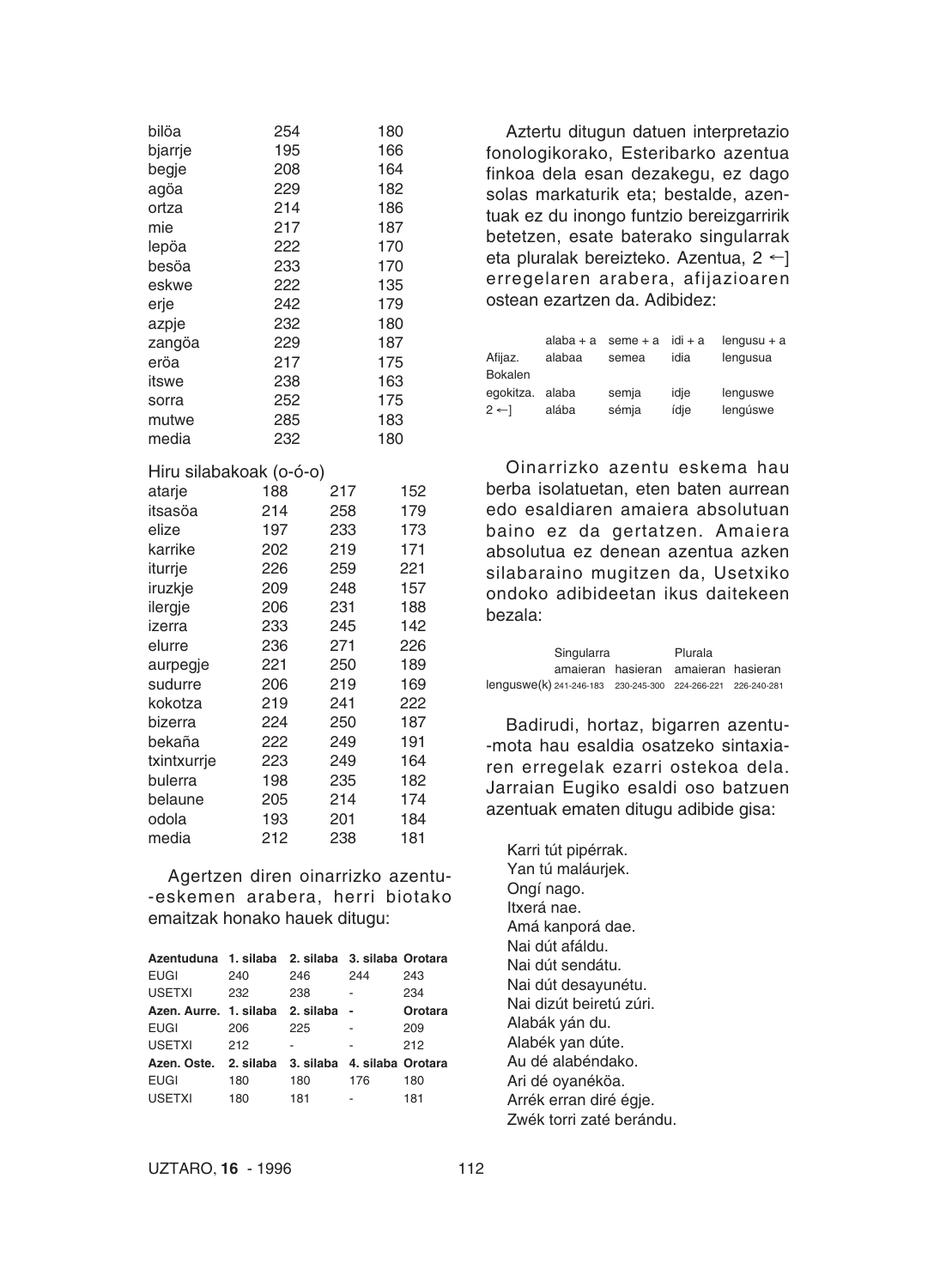Torko dá guréki. Zú etzazá eméngwa Amá eztá émen.





Aditzen jokabidean gauza bera ikus dezakegu, eman ditugun adibideez gain hona hemen beste zenbait esaldi:

Bota dú arrí bet. Botatzén du. Botako dú arrí bet. Bete dú báswa. Betetzén du. Torrí de. Tortzén da. Torrikó da. Man djót líbrwe. Máin djio. Moztu dú belárra. Moztén du. Moztikó du.

#### **3. Deklinabidea**

Ataltxo honetan deklinabide-alorrean jaso ditugun solasen paradigmak ematen ditugu. Azentu-alorrean ikusi dugun eskema azentual berbera gertatzen da, destinatiboa eta adlatiboan izan ezik, kasu hauetan azentua ez baita azkenaurreko silaban paratzen, genitiboaren atzizkian baino, hau da: *alabáindako, alabéndako, alabáingana, alabéngana*, e.a. Oinarritzat Eugiko lekuko nagusiaren paradigmak emango ditugu amaiera absolutuan: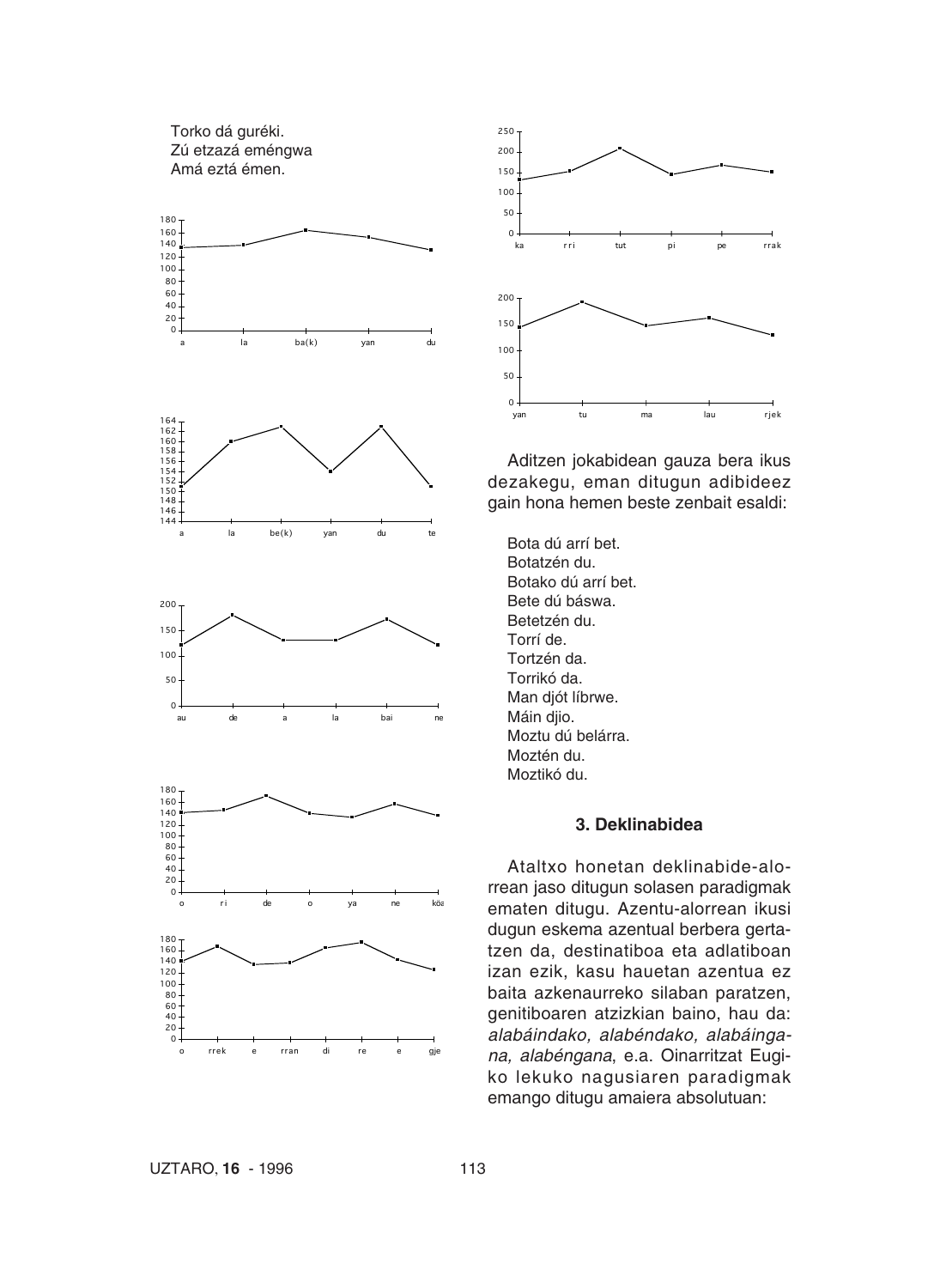ALABA

alába alábak alábak alábek alábai alábei alabáine4 alabéna alabáiki alabéki alabáindeko alabéndako alabáingana5 alabéngana

#### SEME

sémja sémjak sémjak sémjek sémjai sémei semjáine seména semjáiki seméki semjáindeko seméndako semjáingana seméngana

#### IDI

ídje ídjek ídjek ídjek ídjei ídjei idjéine idjéna idjéiki idjéki idjéindeko idjéndako idjéingana idjéngana

#### OLLO

óllwa óllwak óllwak óllwek óllwai óllwei ollwáine ollwéna ollwáiki ollwéki ollwáindeko ollwéndako ollwáingana ollwéngana

#### LENGUSU

lengúswe lengúswek lengúswek lengúswek lengúswei lengúswei lenguswéine lenguswéna lenguswéiki lenguswéki lenguswéindeko lenguswéndako lenguswéingana lenguswéngana ITXE ítxëan itxétan itxéra itxetára itxéti itxétaik itxékwa itxetákwa itxeráño itxetaráño

**MENDI** méndjen mendjétan mendíre mendjetára mendíti mendjétaik mendíkwa mendjetákwa mendiráño mendjetaráño

Bizigabeen deklinabidea zertxobait aldatuta eman zigun Eugiko beste lekuko batek:

| <b>OYAN</b> |              |
|-------------|--------------|
| ovánëan     | ovanétan     |
| ovanéra     | oyanetára    |
| ovanetík    | ovanetáik    |
| oyanéköa    | ovanetáköa   |
| oyaneráino  | oyanetaráino |

#### **4. Gramatika-kategoria zenbait**

Atal honetan Eugiko erakusle, izenorde pertsonalak, galdekariak, leku aditzondoak eta zenbakiak ematen ditugu.

#### Erakusleak:

| <b>HORI</b> | <b>HURA</b> |
|-------------|-------------|
| óri         | úre         |
| órrek       | árrek       |
| órrei       | árrei       |
| orréna      | arréna      |
| orréki      | arréki      |
| orréndako   | arréndako   |
| orréngana   | arréngana   |
| órtan       | ártan       |
|             |             |

<sup>4.</sup> Eugiko beste lekuko batek *alabéine, alabéiki, alabéindeko* eta *alabéingana* eman zituen.

<sup>5.</sup> Usetxin, Eugin ez bezala, adlatiboaren atzizkiaren lehen bokala asimilatu ere egiten da; adibidez: *lenguswéingena*.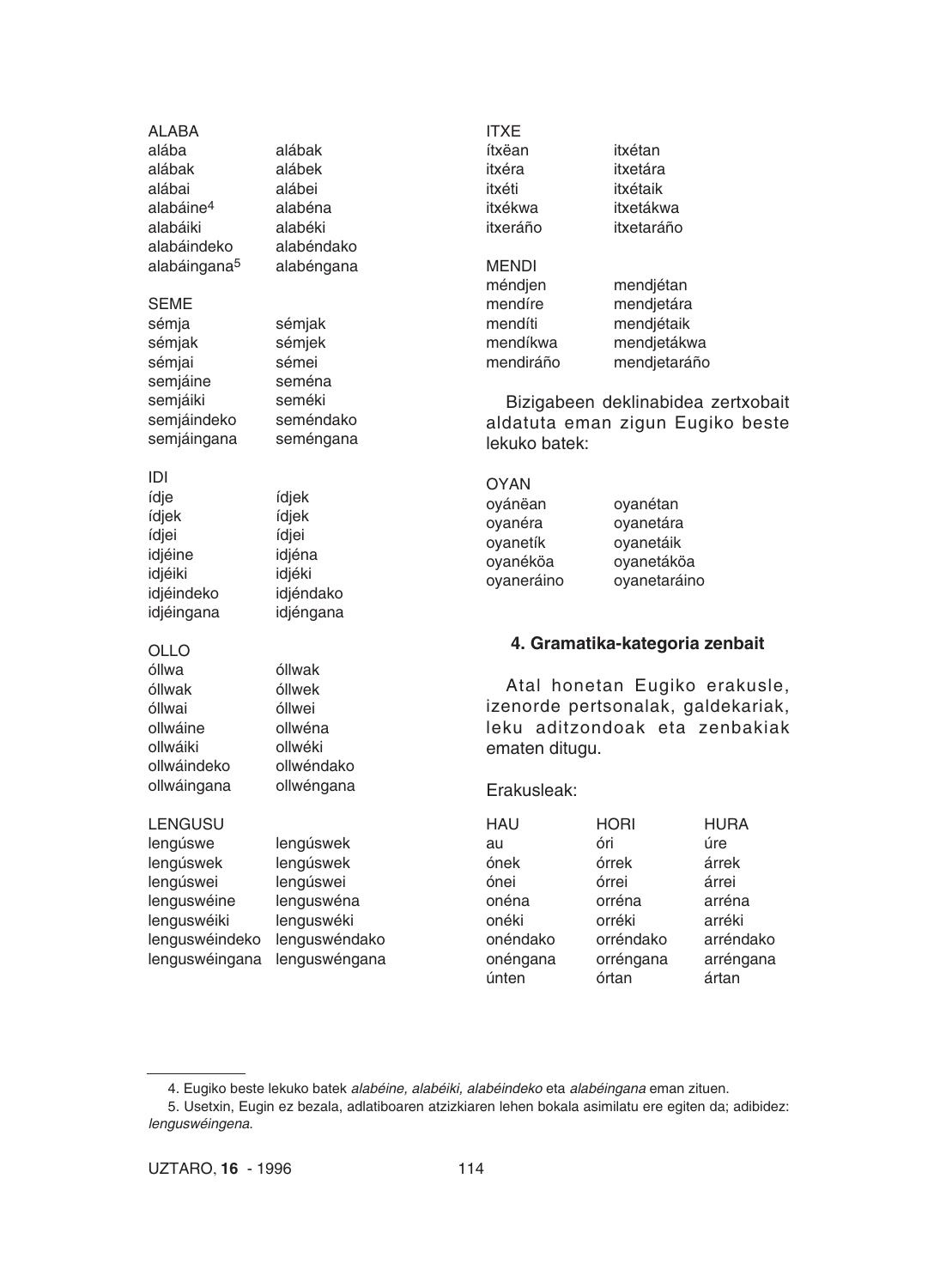| <b>HAUEK</b><br>ok<br>ókek<br>ókei<br>okéna<br>okéki<br>okéndako | <b>HORIEK</b><br>óyek<br>óyek<br>óyei<br>oyéna<br>oyéki<br>oyéndako | <b>HAIEK</b><br>áyek<br>áyek<br>áyei<br>ayéna<br>ayéki<br>ayéndako | <b>NON</b><br>non<br>nora<br>nöata<br>nondi<br>nongwa<br>nöaño | <b>NOLA-NOIZ</b><br>nola<br>nolakwa<br>noiz<br>noiztik<br>noizko |                                                                             |
|------------------------------------------------------------------|---------------------------------------------------------------------|--------------------------------------------------------------------|----------------------------------------------------------------|------------------------------------------------------------------|-----------------------------------------------------------------------------|
| okéngana<br>okétan                                               | oyéngana<br>oyétan                                                  | ayéngana<br>ayétan                                                 |                                                                |                                                                  | Galdekariek euron azken silaban                                             |
| oketára                                                          | oyetára                                                             | ayetára                                                            |                                                                |                                                                  | hartzen dute azentua eta bertatik                                           |
| Izenorde pertsonalak:                                            |                                                                     |                                                                    | ikus daiteke:                                                  |                                                                  | oinarrizko maiztasuna jaitsi egiten da;<br>adibideotan azentuaren kokagunea |
| ΝI                                                               | GU                                                                  | ZU                                                                 |                                                                |                                                                  |                                                                             |
| ni                                                               | gu                                                                  | zu                                                                 | Nór torri da?                                                  |                                                                  |                                                                             |
| nik                                                              | guk                                                                 | zuk                                                                | Noréi erran djozu?                                             |                                                                  |                                                                             |
| néri                                                             | gúri                                                                | zúri                                                               | Au nórena da?                                                  |                                                                  |                                                                             |
| nérja                                                            | gúrja                                                               | zúrja                                                              | Au nórendako da?                                               |                                                                  |                                                                             |
| neréki                                                           | guréki                                                              | zuréki                                                             | Nolá in duzu?                                                  |                                                                  |                                                                             |
| nerétako                                                         | gwétako                                                             | zwétako                                                            | Zéin de ori?                                                   |                                                                  |                                                                             |
| nerégana                                                         | gurégana                                                            | zurégana                                                           | Nogwá zara zu?                                                 |                                                                  |                                                                             |
| <b>ZUEK</b>                                                      | <b>BERA</b>                                                         | <b>BERAK</b>                                                       | Norá zoazi?                                                    |                                                                  |                                                                             |
| zwek                                                             | béra                                                                | bérak                                                              | Zenbakiak:                                                     |                                                                  |                                                                             |
| zwek                                                             | bérak                                                               | bérek                                                              |                                                                |                                                                  |                                                                             |
| zwei                                                             | bérai                                                               | bérei                                                              | bat                                                            |                                                                  | bíde                                                                        |
| zwéna                                                            | beráine                                                             | beréna                                                             | íru                                                            |                                                                  | lau                                                                         |
| zwéki                                                            | beráiki                                                             | beréki                                                             | bortz                                                          |                                                                  | sei                                                                         |
| zwéndako                                                         | beráindeko                                                          | beréndako                                                          | zázpi                                                          |                                                                  | zórtzi                                                                      |
| zwéngana                                                         | beráingana                                                          | beréngana                                                          | bedrátzi                                                       |                                                                  | ámar                                                                        |
| Leku aditzondoak:                                                |                                                                     |                                                                    | améka<br>amáiru                                                |                                                                  | amábi<br>emezórtzi                                                          |
| <b>HEMEN</b>                                                     | <b>HOR</b>                                                          | <b>HAN</b>                                                         | emerétzi<br>oitémar                                            |                                                                  | ógei<br>berrógei                                                            |
| émen                                                             | or                                                                  | an                                                                 | berrogeitémar                                                  |                                                                  | irwetanógei                                                                 |
| onéta                                                            | orráta                                                              | aráta                                                              | irwuetanogéi te ámar                                           |                                                                  | lawetanógei                                                                 |
| eméndi                                                           | órti                                                                | ándi                                                               | lawetanogéi te ámar                                            |                                                                  | égun                                                                        |
| eméngwa                                                          | órkwa                                                               | ángwa                                                              | berrégun                                                       |                                                                  | míle                                                                        |
| ónat                                                             | órrat                                                               | árat                                                               |                                                                |                                                                  |                                                                             |
| onaráño                                                          | orraráño                                                            | araráño                                                            |                                                                |                                                                  |                                                                             |
| Galdekariak:                                                     |                                                                     |                                                                    |                                                                | 5. Lexikoa                                                       |                                                                             |
|                                                                  |                                                                     |                                                                    |                                                                |                                                                  | Ataltxo honetan jaso ditugun solas                                          |
| <b>NOR</b><br>nor                                                | ZEIN<br>zein                                                        | <b>ZER</b><br>zer                                                  |                                                                |                                                                  | guziak paratuko ditugu. Gehienak                                            |
| nork                                                             | zeñek                                                               | zeri                                                               |                                                                |                                                                  | isolatuki jaso ziren; berori dela eta,                                      |
| norei                                                            | zeñei                                                               | zetas                                                              |                                                                |                                                                  | azentua azkenaurreko silaban paratu                                         |
| norena                                                           | zeñena                                                              | zetako                                                             |                                                                |                                                                  | dugu kasu guzietan. Hala ere,                                               |
| noreki                                                           | zeñeki                                                              | zenbat                                                             |                                                                |                                                                  | zenbaitetan, solas konposatu luzeetan                                       |
| norendako                                                        | zeñendako                                                           |                                                                    |                                                                |                                                                  | batik bat, ezin izan dugu azentuaren                                        |
|                                                                  | zeñengana                                                           |                                                                    |                                                                |                                                                  | lekugunea zehaztu eta nahiago izan                                          |
|                                                                  |                                                                     |                                                                    |                                                                |                                                                  | dugu ez paratzea. Bestalde, kasu                                            |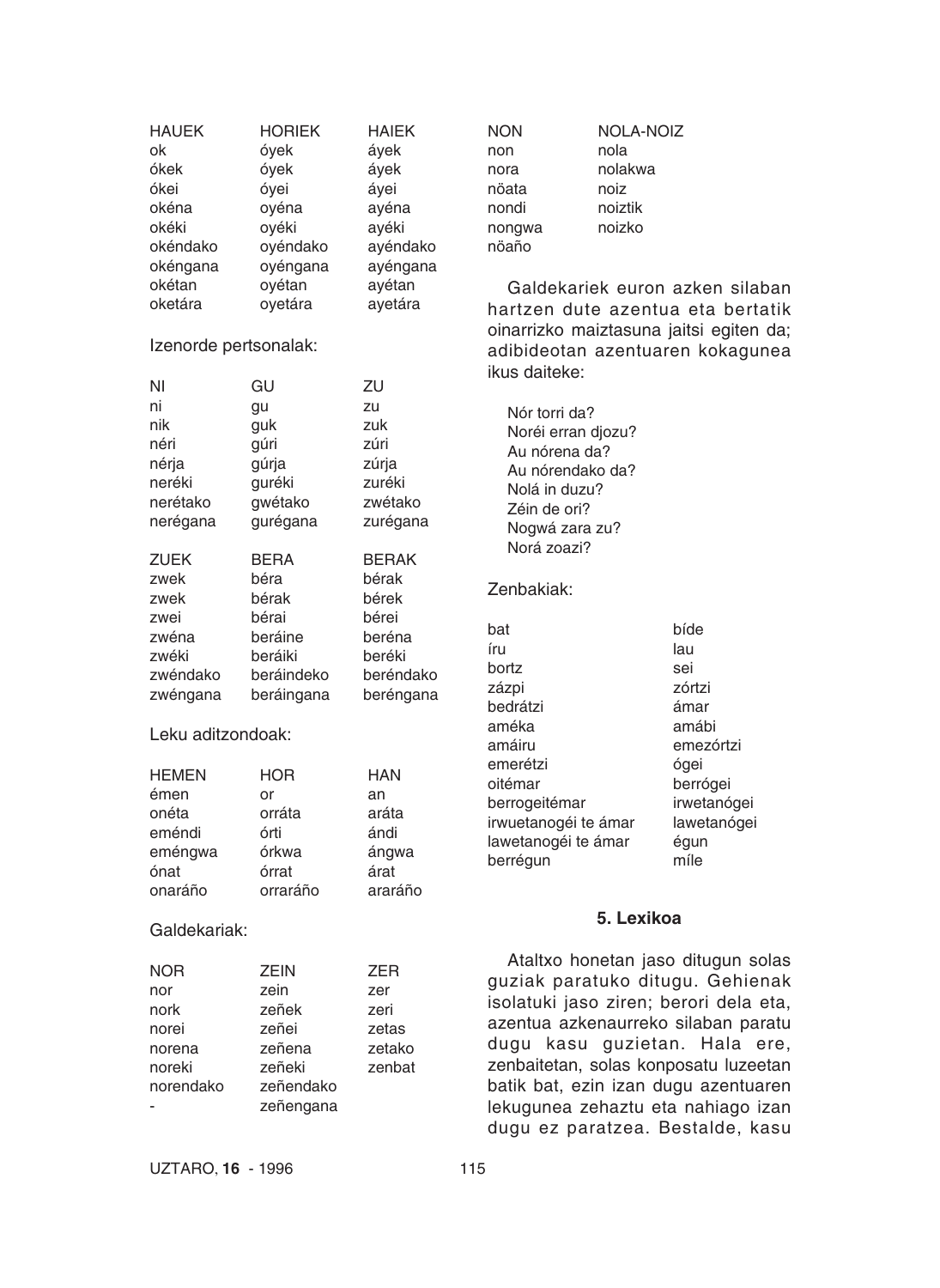gehienetan mugatu singular erara jaso izan dira, horregatik ere, euskara estandarraren bertsioan mugatu singularra darabilgu. Solasen bat herri bietan berdin jaso izan dugunean ez dugu deus ere adieraziko; bestenaz, Eugikoek (E) eta Usetxikoek (U) izanen dute aldamenean.

## A

abrátsa (U): aberatsa. aburrítu (E): aspertu. abwélöa (E): aitona. adárra (E): adarra. afáldu: afaldu. afárje: afaria. agarrátu: oratu, heldu. agértu: agertu. agíne: hagina. ágöa: ahoa. agótza: lastoa. agóztwe (E): abuztua. áidja (E): haizea. aire gaiztöa (U): tximista. áise: aisa, erraza. aiskídja (U): adiskidea. áite: aita. aiteyarréba: aitaginarreba. áitu: entzun. aizéman (E): putz egin. áizja: haizea. aizkóra: aizkora. áizpe: ahizpa. akabátu (E): ahitu. akátu (U): ahitu akérra (E): akerra alába: alaba albañíle (U): igeltseroa. aldápa (U): aldapa. áldiz (E): aldiz, biderrez. álkja: ahalkea. álkje (U): aulkia. altxátwik (E): gorderik. altzíne: aintzina, aurrea. altzúrre: aitzurra. alúbjek (E): indabak. amayarréba: amaginarreba. áma: ama

amétsa: ametsa. ametsain (E): amets egin. ametsetan aritu (E): ametsetan aritu. amorráya (E): amoarraina. amútxi: amona. anáya: anaia ándrëa (E): emaztea. andregáya: emaztegaia. ándrja (U): emaztea apéza: apeza. apráxwek (E): aparexuak. apríle (E): apirila. apútxi (U): aitona. arágje: haragia. arána (E): okarana. árbje (E): harbia. árdje: ardia. árdwa: ardoa. argjástja (U): egunsentia. árgje: argia. argítu: argitu. argítzja (E): egunsentia. argizérje (E): argizaria. arítze: haritza. aríztje (U): hariztia. árja (E): harea. árje: haria. armimáwa (E): armiarma. arótza: arotza, erremintaria. arpégje (E): aurpegia. arrantzálje (E): arrantzalea. arrantzárje (U): arrantzalea. arráspa: eskuarea. arratóya: arratoia. arrátsa: arratsa, gaua. arráusje (E): aharrausia. arráya (E): arraina árra: harra. arréba: arreba. arreglátu (E): konpondu. árrje: harria. arrótzja: arraultza. ártjo (U): arte; "egon dire bi ordwek artio." ártöa: artoa. ártu: hartu artzáya: artzain; "ori dago artzai ameriketan (U)."

UZTARO, **16** - 1996 116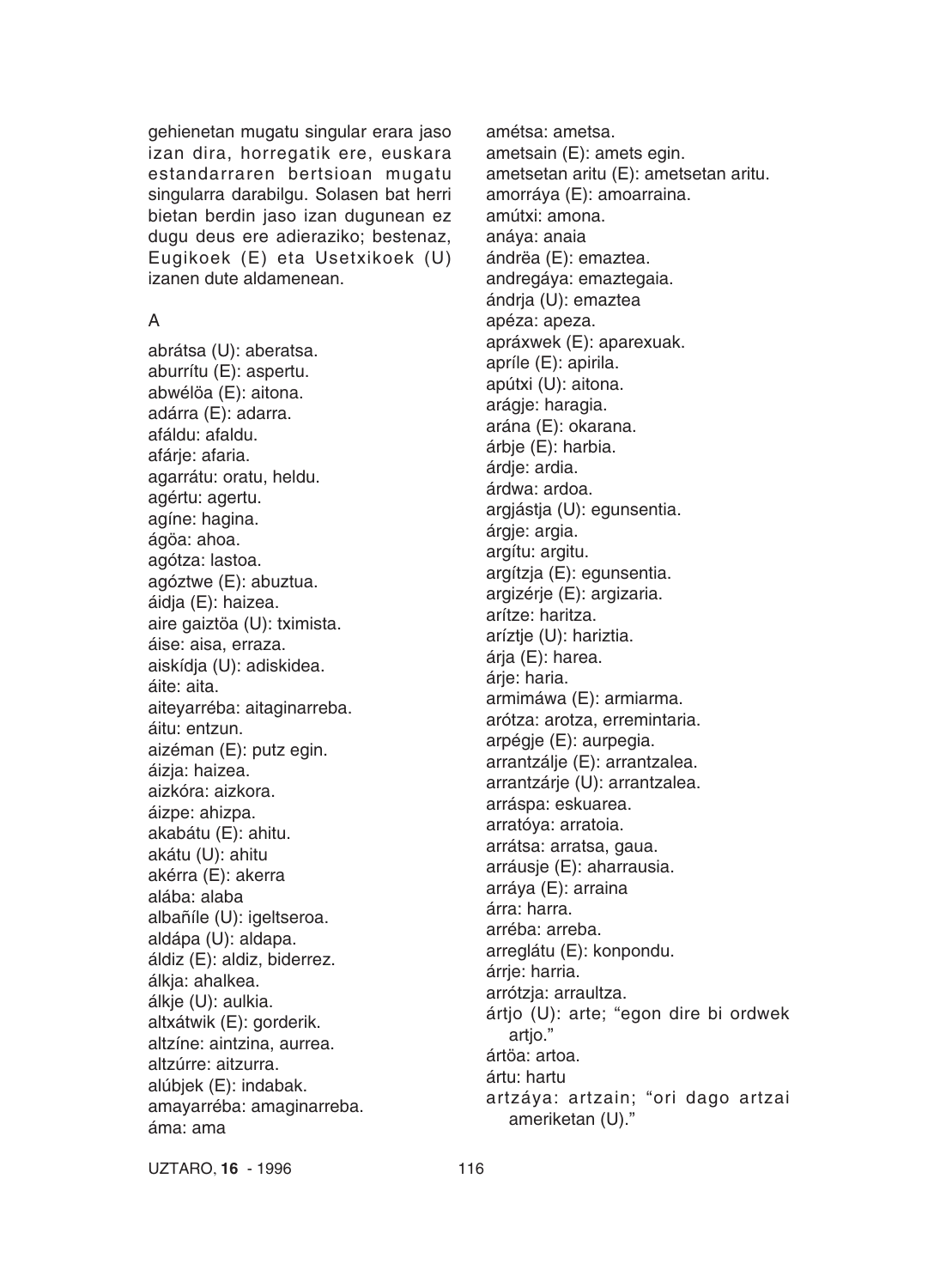asarrétu (E): haserretu. asárre (E): haserre. asárrja (E): haserrea, errieta. ási: hasi. áski: aski asótsa (E): zintz egin. asteléna: astelehena. ástia: astea. astjártja: asteartea. astjezkéna: asteazkena. asúñe (E): asuna. atárje: atea, ataria. atórra (E): atorra. átra: 1. irten. 2. atera. atsáldja: arratsaldea. atzapárra (E): atzaparra. atzéndu: atzendu, ahantzi. átzo: atzo. áundie: handia. áunitz: aunitz. áunke: zaunka. áuntze (E): ahauntza. aurpégje (U): aurpegia. áurre: haurra. ausárki (E): ugari. ausérki (U): ugari. áutsi: hautsi. auzkúmja (E): ahunzkumea. azála (E): azala. azárwa (E): azaroa. azazkála: 1. atzazala. 2. apatxa. áza (E): aza. azérje (E): azeria ázi 1. hazi. 2. erazi. azkóna (E): azkonarra. ázpje: hanka. aztála: orpoa. azukérja (U): azukerea. azúle: urdina, azula.

# B

bagádje (U): pagadia. bágöa: pagoa. báljo: balio. báltsa (E): ur baltsa. baratxúrje (E): baratxuria. barátzëa: baratzea, ortua. bárnjan: barnean.

bártza (E): bartza. basórdja (E): basurdea. béa: behia. beaxúne (E): behazuna. bégje: begia. beirétu: begiratu. beitégje (E): korta. béitje: etxeko sarrera. beitiko atarje (U): sarrerako atea. bekáña: bekaina. belárra: belarra. beláune: belauna. beldúrre: bildurra. bélja (E): belea. béltza: beltza. berándu (E): berandu bérdin: berdin; "neri berdin zaide (U)." bérdja: berdea. bérrie: berria. bértze: bertze, beste. béröa (U): beroa. bérwa (E): beroa. bésöa: besoa. beso motza (U): besamotza. besotáköa: besoetakoa. bésta (E): jaia. béti: beti bídja: bidea. bildótsa (E): bildotsa. bíldu: bildu. bilétu: bilatu, aurkitu. bílöa: biloa, ilea. biríke (E): birika. bizérra: bizarra. bizerrándje (E): bizar handia. bizkérra: bizkarra. bjárrje: beharria, belarria. bjer: bihar. bjórra (E): behorra. bjótza: bihotza. bjúrtu: bihurtu. bóltsa (E): poltsikoa. bóta: 1. bota. 2. erori. brása (U): txingarra. bulérra (U): bularra. burdíne (E): burdina. burtxíntxe: urtxintxa. burútu: burutu, garia eta.

UZTARO, **16** - 1996 117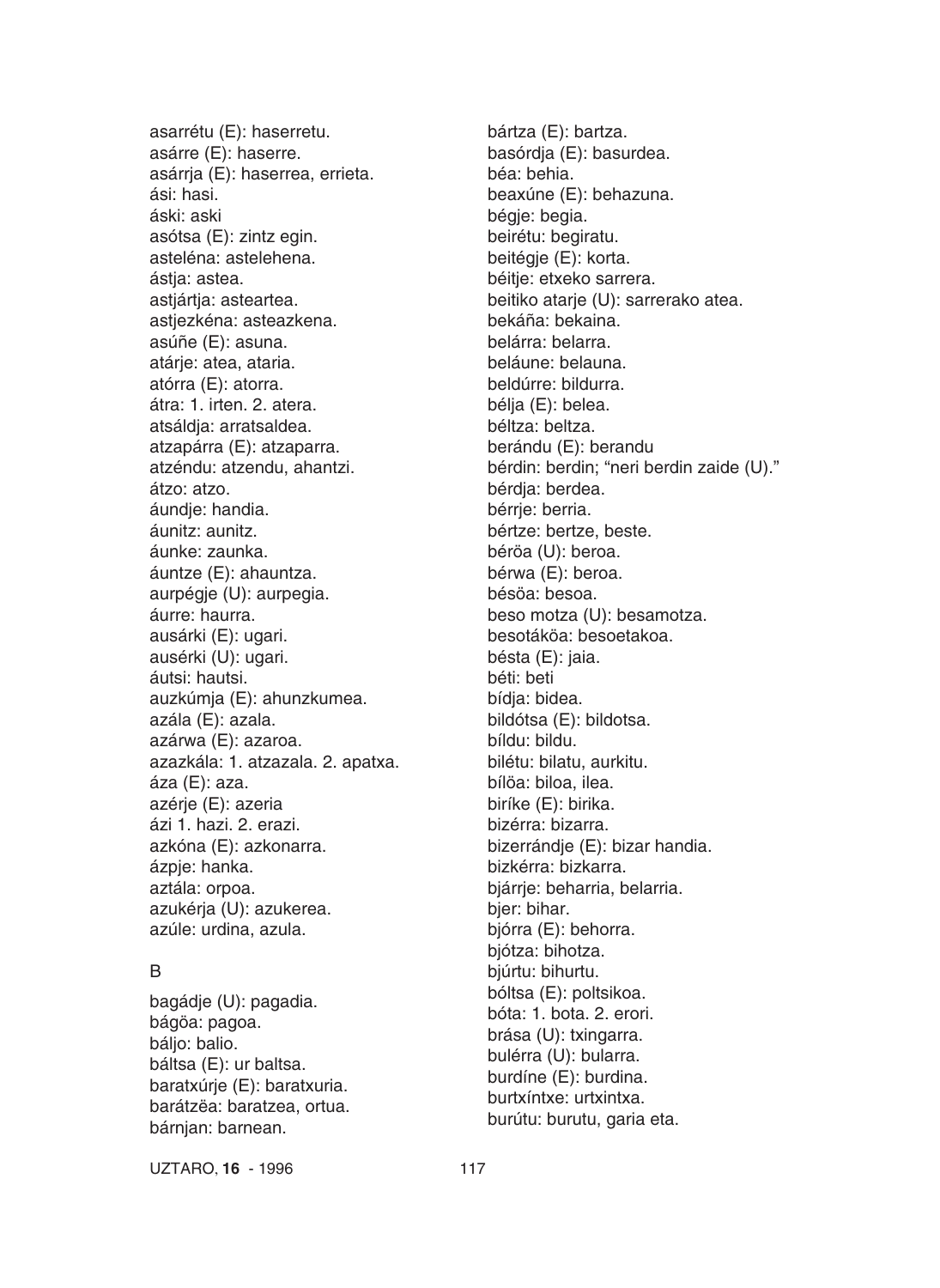búrwe: burua. burwen (U): buruan; "bi ordwen burwen joan ze (U)." buzténa (E): buztana.

#### D.

dáitzi (E): behiak jaitsi. déitzi (U): behiak jaitsi. denbóra: denbora. desafilétu (E): kamuztu, akeztu. desayunétu: gosaldu. dírwe: dirua. dúltzja: gozoa.

## E

ebáki: ebaki. ebátsi: ebatsi. egála (E): hegala. egárrje: egarria. égje: egia. égon: egon. egósi: egosi. egúne: eguna. egúrre: egurra. egwérdje: eguerdia. eilárje (E): artilea. éizje: ehiza. éldu: heldu, [*etorri* trinkoaren ordaina]; "eraunsje eldu de." elíze: eliza. elórrje (E): elorria. éltzja: eltzea. elúrre: elurra. ellegátu: ailegatu. éllja (U): artilea. emán: eraman. émja: emea. entendátu: entelegatu, ulertu. epéla: epela. éran: edan. eráunsje (E): erauntsia. eréki: 1. erain. 2. ireki. éri: gaixorik. eritesune: eritasuna. érje: atzamarra. erlaztáña (E): erlaztaina. érlja (E): erlea.

éröa (U): eroa. erósi: erosi. érran: erran. erráña (E): erraina. erráya: birika. érre: erre. erritarrak (E): herritarrak. érrje: herria. erróka: gorua. erróta: errota. errwéda (U): txirrinka. értsi: hertsi. érwa (E): eroa. esénja (E): esnea. eskárdak (E): ezpalak. eskóla (E): eskola. eskumutúrre: eskumuturra. éskwe: eskua. esperátu: itxaron. étzi: etzi. éze (U): heze. ezkérra: ezkerra. ezkúrre (U): ezkurra. ezpáñak: ezpainak. ezpéla (E): ezpela. éztje (E): eztia. eztúle: eztula. ezúrre: hezurra.

# F

famílje (U): familia. fu man (U): putz egin. fíte (E): fite. flórja (E): lorea. fránko: nahiko. frotátu (E): igurtzi. frúte: fruitua.

## G

gába: gaua. gáizki: gaizki. gáiztöa: txarra. gáldein (E): galdegin, galdetu. gáldin (U): galdegin, galdetu. gáldu: galdu. gáldwik (E): galdurik. ganbára: iraganbidea.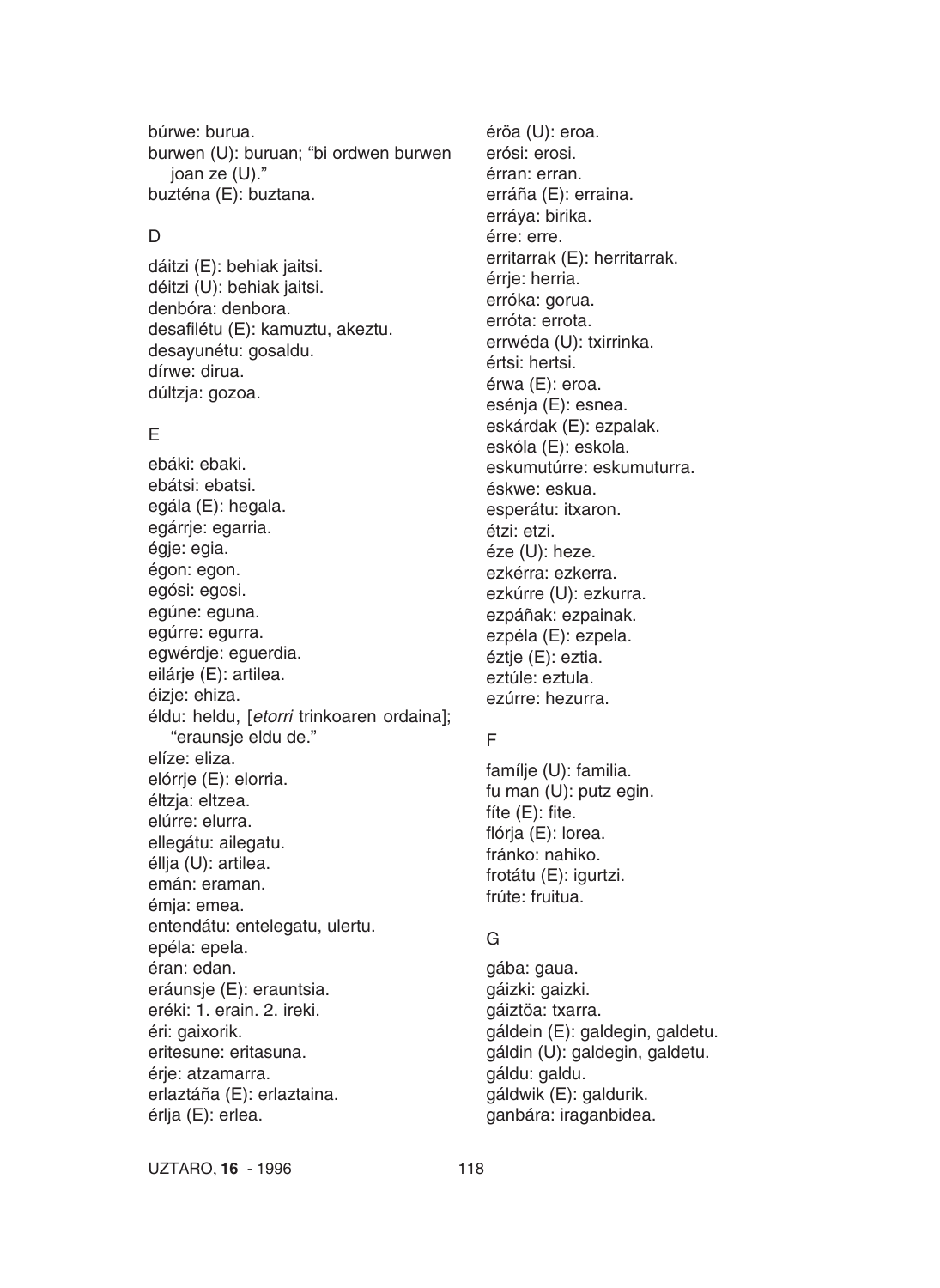ganbéla (E): azka. gántswa (E): antzarra. gáñjan: gainean. garagárra (E): garagarra. garbítu: garbitu. gárbje: garbia. gárje: garia. gárra: garra. gátwe (E): katua. gátza (E): gatza. gatzúre (E): gatzura. gaur (E): gaur. gázi (E): gazi gaztáñak (E): gaztainak. gázta (E): gazta. gáztja: gaztea. gelíkje (U): behikia. gélje (U): behi haragia. gerézje (E): gerezia. gerrúntzja: guntzurruna. gezúrre: gezurra. gibéla: 1. gibela. 2. atzea. giltxáurre: intxaurra. gíltze: giltza. gízen: gizen, lodi. gizóna: gizona. gogórra (E): gogorra. goibéla: hedoia. góiti (E): goi. góizik (E): goiztik. góldja: goldea. goñáta (E): koinata. górdin: gordin. goróstje (E): gorostia. górrje: gorria. gósëa (U): gosea; "gosëak ili nago." góxwa: goxoa. gránwa: alea. gríllwa: kilkerra. gúti: guti. gwátzja: ohea.

## I

ibíli: ibili. idíköa (E): idiskoa. ídje (E): idia. íen: igan.

ietzérri (E): iratzarri. igéndja (U): igandea. igítja (E): igitaia. ikési (U): ikasi. ikétza (E): ikatza. ikúsi: ikusi. il: hil. ilbéltza (E): urtarrila. ilabétëa (U): hilabetea. ilebétja (E): hilabetea. ilérgje: ilargia. ilérra (E): ilarra. ilúndu (U): ilundu. ilúne: iluna. ilúntzja: iluntza, ilunabarra. illéba (E): iloba. in: egin. inérja (E): saguzaharra. íntze: ihintza ípöa (E): zotina. íraun: iraun. irautréta (U): ihauteria. irétsi: irentsi. irétzëa (E): ira, iratzea. iríkin: irakin. iríne (E): irina. irítëa: igitaia. írrin: irri egin. irúzkje: eguzkia. itesúre (U): itesurea, itogina. itsásöa (U): itsasoa. itsésöa (E): itsasoa. ítswe: itsua. itúrrie: iturria. ítxëa: etxea. ítzëa (U): iltzea. itzéli: itzali. itzérri (U): itzarri. iyéndja (E): igandea. izéba: izeba. ízen: izan. izéna: izena. izérra: izarra. izilárje (U): ehiztaria. izítu (U): izutu. izótza: izotza. iztérje (E): ehiztaria.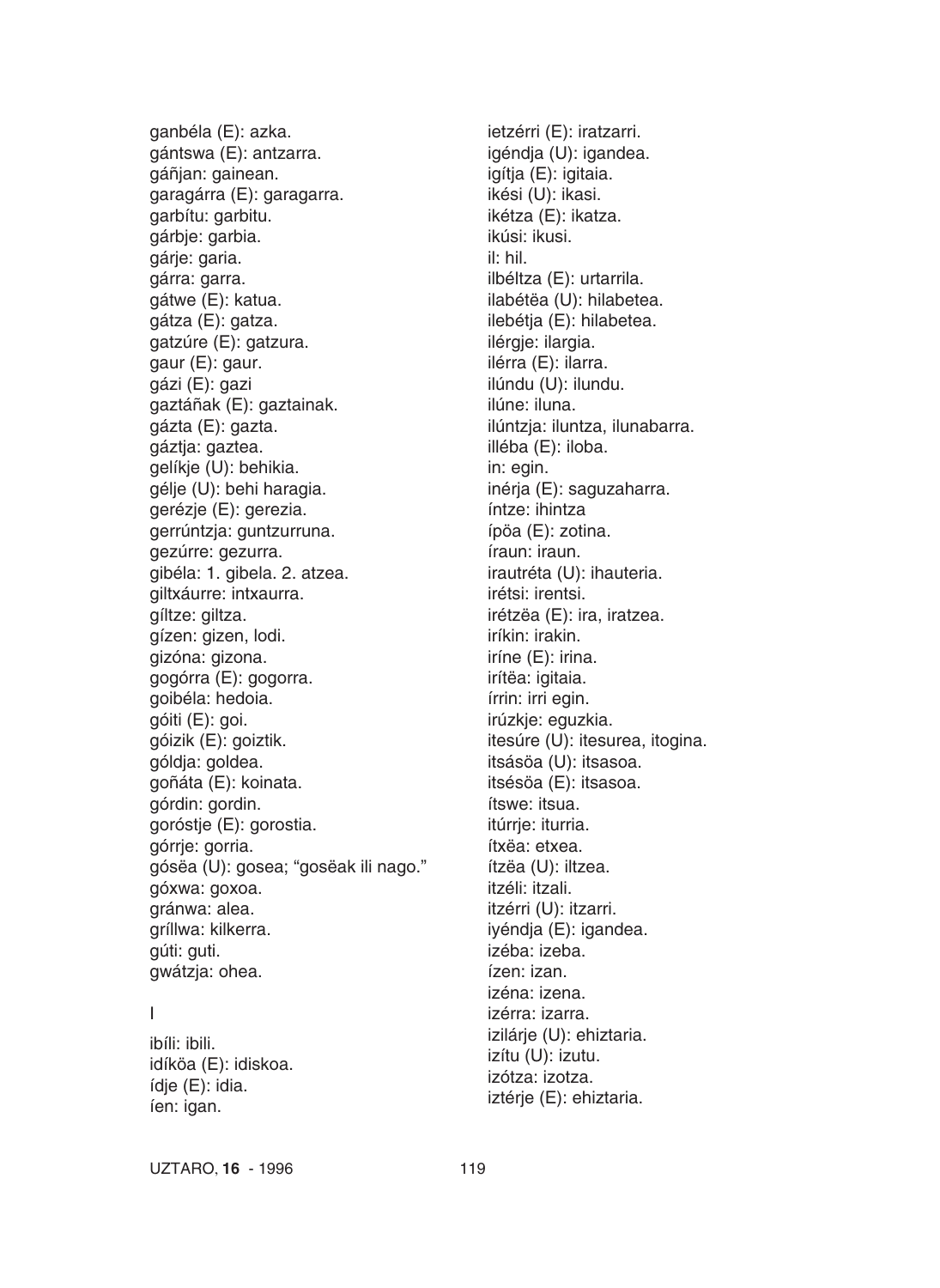J

ja ere: deus. jaungóikwa (U): jaungoikoa. jaingóikwa (E): jaungoikoa. jangoikwen txakurre (E): ipurtargia. jangoikwén paxa (E): ostadarra. jöan: joan.

## K

káfie (E): habia. kaldúrre (E): kaldorra. kamústu: amoztu. kanabíte (U): kanibeta. kanílle (U): orkatila. kánpöan: kanpoan. karakóla: karakola. karríke: karrika. kárri: ekarri. kárrwa: gurdia. kaskarabárra: txingorra. káskwa: tontorra. káswa (U): zalea. katalingórrje (E): marigorringo; "katalingorri bjer iruzki zuri." kazóla: kazola. kéa: kea. kedárria: kedarrea. kéndu (U): kendu. kírets: garratz. kíswe (U): kisua, karea. kokótza: kokotza. konéjwe (E): untxia. konfjántza (E): konfidantza. konpóndu (E): konpondu konprendítu (E): ulertu. kóntent (E): pozik. kontestátu: erantzun. kopéta: kopeta, bekoki. koropíllöa (E): korapiloa. kukúsöa: arkakusoa. kúlpja (E): errua. kutxíllwa (E): ganibeta. kwártöa (U): gela. kwártwa (E): gela.

# L

lamiskétu (U): lamiskatu. lamixkétu (E): lamiskatu. lána: lana. láñöa: lainoa. lárra (E): sasia. lárrie (E): izara. lárrwe: larrua. larunbéta: larunbata. láune (E): laguna. láya (E): laia. lékak (E): lekak. lengúsje: lehengusina. lengúswe: lehengusua. lepagórrje (E): erbinudea (?) lépöa: lepoa. léyöa: leihoa. léywa: leihoa. líbrwe: liburua. lizérra (E): lizarra. lóya: lohia. luména (U): lurmena. luméndu (U): lurmendu. lúrre: lurra. lúzja: luzea.

# LL

llabúrre (E): laburra

# M

maáya (E): mahaia. maétzëa (E): maiatza. mágrak (E): urdaiazpikoa. máingje (U): herrena. máingwe (E): herrena. makíle: makila. makúrre: okerra. málda (E): malda. malúbje (E): marrubia. mállwe: mailua. man: eman mándöa (E): mandoa. mánta (E): manta. maripósa (E): tximeleta. márja: barea.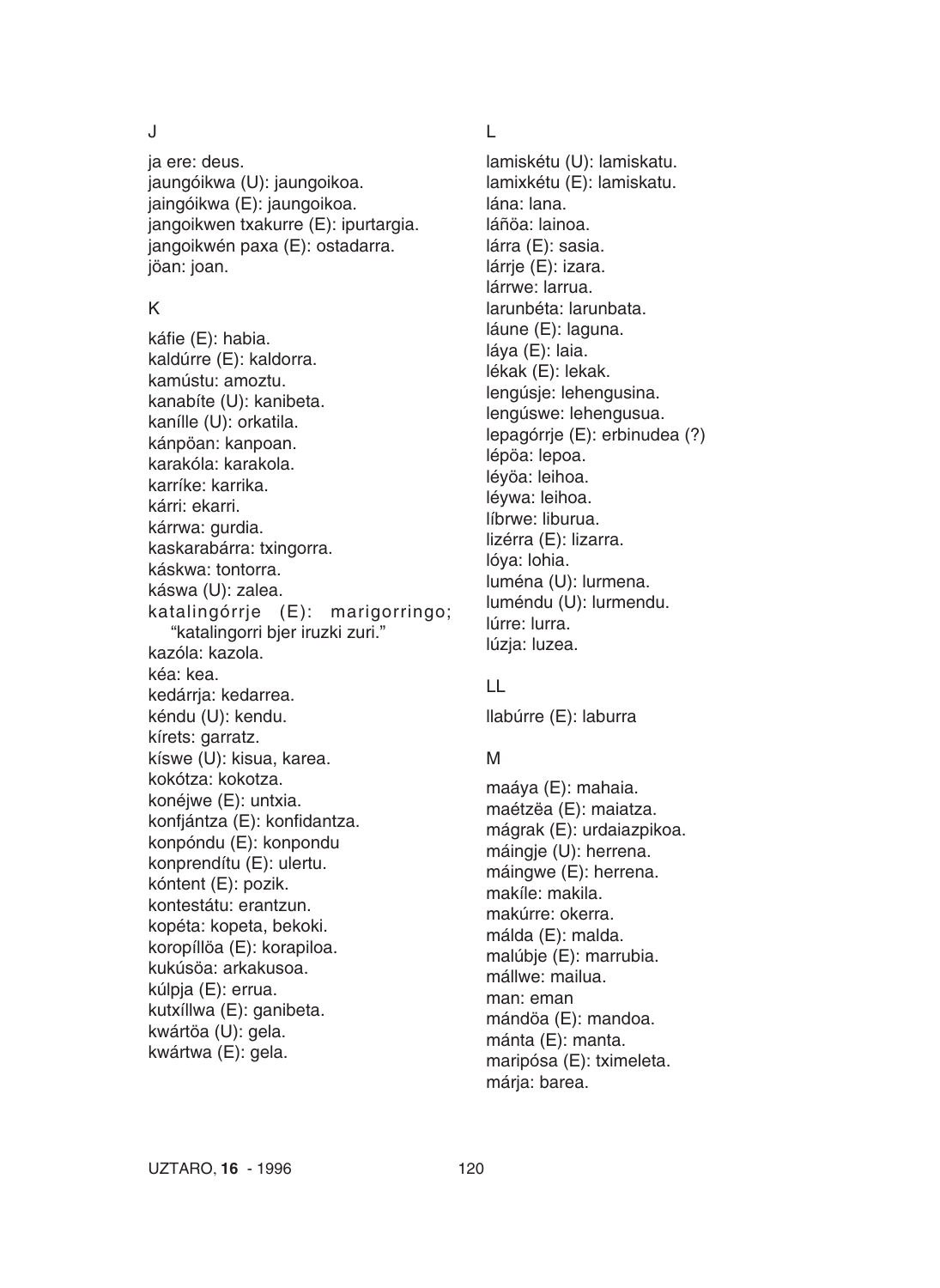mártxöa (E): martxoa. mastikétu (E): mamurtu. matáxa (U): mataza. mátsa: mahatsa. máya (U): mahaia. maztékje: emakumea. méa: argala. meárra: estua. méndje: mendia. míe: mihia. míne: mina. mogítu (U): mugitu. móitu (E): mugitu. móztu: moztu. múle (E): mandoa. múñek: muinak muskérra (E): muskerra. mutíköa: mutikoa. mutíle: morroia mutúrre (E): muturra. mútwe: mutua.

#### N

nabála: labana. náski: naski. náusje: nagusia. negarra (U): malkoa, negarra; "begjetaik badario negarra." negarra in (E): negar egin. negarrin (U): negar egin. nekátwik (E): nekaturik. nesáköa: neska. neskáto (E): neskamea. neskátwa (U): neskamea. njétöa: iloba.

# O

obeki: hobeki. obena: hoberena. odóla: odola. ógje: ogia. oin (U): deitu. ojala (U): uxela; "ojala torri balei ori." olígöa (E): orioa. ólöa (E): oloa. ollánda (E): oilanda. ollárra: oilarra.

ollásköa: oilaskoa. olláskwa (E): oilaskoa. óllwa: oiloa. óna: ona. óndu: ondu, heldu. ongárrje: ongarria. óngi: ongi. oñazja (U): oinazea. oñaztúre (E): oinaztura. oñestule (U): oinaztura. orbéla (E): orbela. órdwe: ordua. órje: horia. órma (E): izotza. ormátu (E): izoztu. oroitu: oroitu. orrátza: orratza. ortóska: trumonada. ortótsa (U): trumoia. órtza: hortza. ortzegúne: ortzeguna. ortzilérja: ortzilarea. osába: osaba. ostátwe (U): ostatua. óstwa: hostoa. ótja (E): otea. otsáila (E): otsaila. ótswa (E): otsoa. ótza: hotza. oyála (E): oihala. oyána: oihana. ozpíne (E): ozpina.

# P

pañólwa: zapia. parátu (U): paratu, ipini. paréta: pareta. patata zorrje (E): patata zorria. pátu (E): paratu. pátwa (E): ahatea. patxarána (E): patxarana. péntzëa (E): landa. pétxöa (E): bularra. pikórra (E): alea. píkwe (E): 1. ikoa. 2. mokoa. pínwe (E): pinua. pipérra: piparra. pisket (U): piska bat.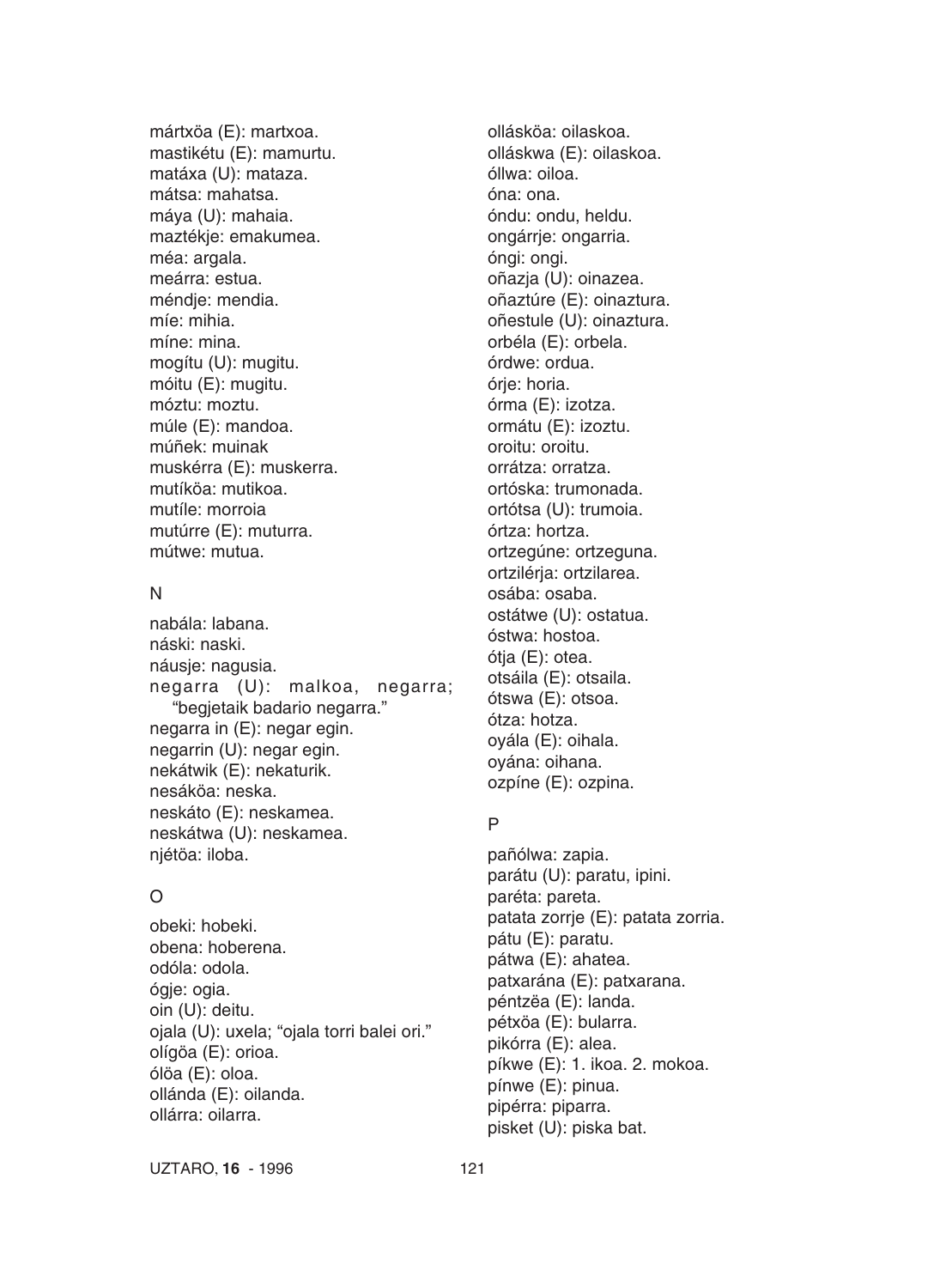plánta (E): landarea. plómwa (E): beruna. plúmek (E): lumak. pollíte: polita. pórrwe: porrua. própjie (U): galanta, ederra. pútzwe: putzua. puztérrje (E): 1. uztarria. 2. sugelindera.

## S

sagárra: sagarra. sagarróya (E): trikua, sagarroia. ságwe (E): sagua. sakéla (E): sakela. sáldu: saldu. saltarínek (E): saltamatxinoak. samúrtu (U): borrokatu. sárdja (E): sarda. sárri (E): sarri, laster. sártu: sartu. sáskje: saskia. satórra (E): satorra. sáuköa (E): saukoa. séga (E): kodaina. segítu: segitu. sémja: semea. senargáya: senargaia. senárra: senarra. sendátu: sendatu. síllëa (U): aulkia. síllja (E): aulkia. sinétsi (U): sinetsi. siñétsi (E): sinetsi. sóbra: sobera; "ori de sobra aundje  $(U)$ ." soinbúrwe (E): sorbalda. sólwa (U): soloa, soroa. sóña (U): sorbalda. sorgíne: sorgina. sórra: gorra. sórtu: 1. gortu. 2. jaio. sósa (E): dirua. sóso (E): geza. súbja (E): sugea. sudúrre: sudurra. sukéldja: sukaldea. súrkwa (E): ildoa. swíye (E): suhia.

# T

tállwe (U): sega, kodaina. tánta: tanta. tellátwe: teilatua. térkwa (U): tematia. tipúle: tipula. titérja: titerea. tórpja (U): torpea. tórri: etorri. tréfla (E): trebola. trípe: sabela. tripóta (E): odolostea.

# TT

ttárra: txikia.

# TX

txakúrre: txakurra. txérrje: txerria. txílköa (E): zila. txingérra: urdai. txingerrazala (E): urdaiazala. txintxérja (E): zizarea. txintxúrrje (E): zintzurra. txirribíle (E): gorua. txirríkja (E): txirrinka. txirtxigíte (E): txirri-txirri. txistórra (E): txistorra. txokándrëa (E): etxekoandrea. txokándrja (U): etxekoandrea. txórje: txoria. txorrostarrje (U): zorroztarria. txorrosteko arrie: zorroztarria. txorróstu: zorroztu. txúrje (U): zuria. txútik: zutik.

# $\mathbf{U}$

udérja (E): udarea, madari. ugéldja (E): ibaia. ukítu: ikutu. ukóndöa (U): ukondoa. ukóndwa (E): ukondoa. úlje (E): eulia. umedádja: hezetasuna. umédwa: heze. untzérna (E): alfafa.

UZTARO, **16** - 1996 122